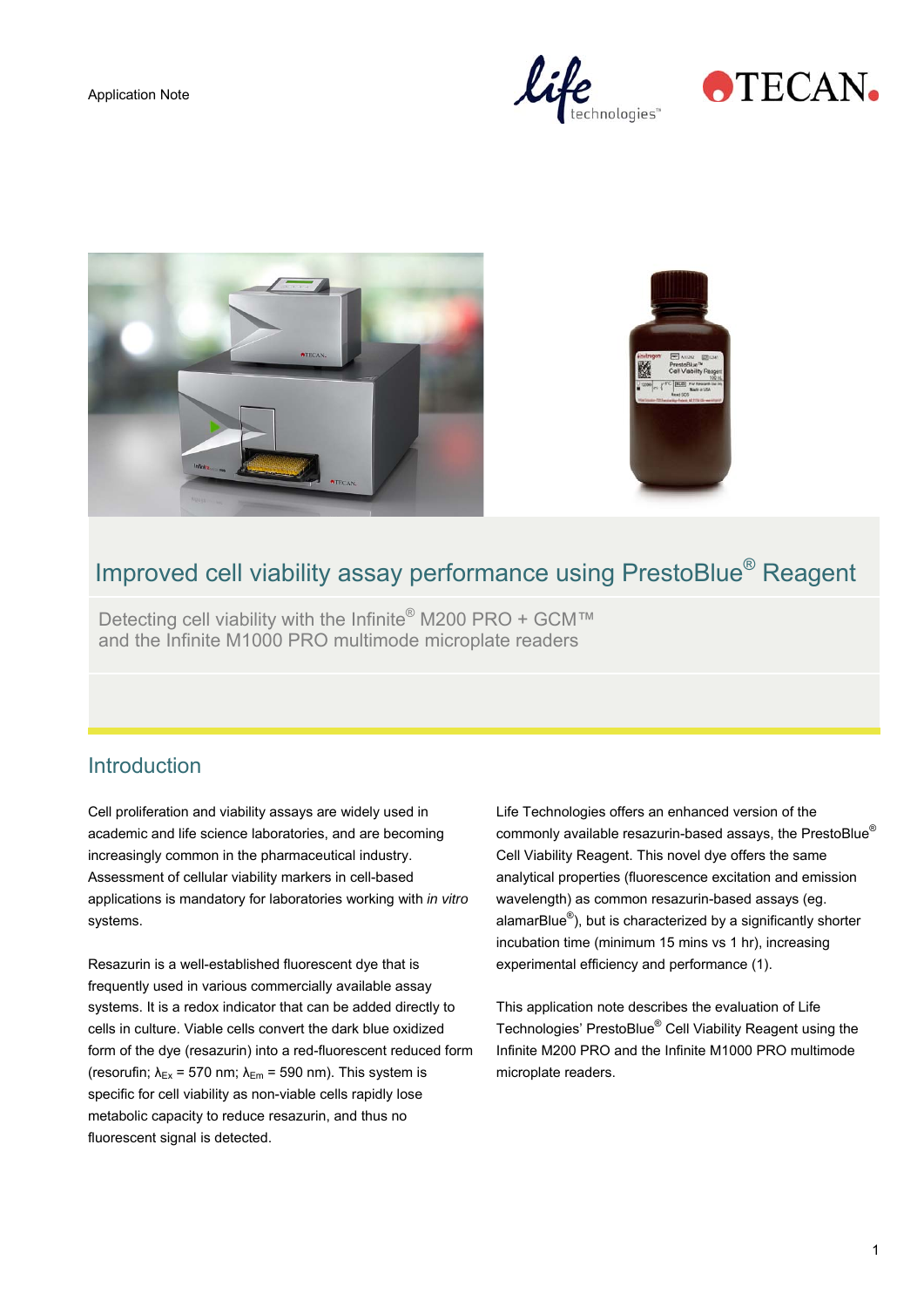



# Materials and methods

- Infinite M200 PRO Quad4 Monochromators™-based multimode reader with Gas Control Module (GCM) (Tecan, Austria)
- Infinite M1000 PRO Premium Quad4 Monochromatorsbased multimode reader (Tecan, Austria)
- PrestoBlue<sup>®</sup> Cell Viability Reagent (Life Technologies, USA)
- 96- and 384-well flat, black microplates (Greiner Bio-one, Germany)
- Human squamous epidermoid carcinoma cells (A431, ATCC # CLR-1555)
- Dulbecco's modified Eagle's medium (DMEM), high glucose (PAA Laboratories, USA)
- Heat-inactivated fetal calf serum (FCS) (PAA Laboratories, USA)
- Enhanced green fluorescent protein (EGFP)
- L-glutamine (PAA Laboratories, USA)
- Sodium pyruvate (PAA Laboratories, USA)
- Penicillin/streptomycin (PAA Laboratories, USA)
- HEPES (PAA Laboratories, USA)
- Trypsin/EDTA (PAA Laboratories, USA)
- Staurosporine (Sigma Aldrich, Austria)

Human squamous epidermoid carcinoma cells (A431) were grown to confluence in high glucose DMEM supplemented with L-glutamine, sodium pyruvate, penicillin/streptomycin, HEPES and 5 % heat-inactivated FCS at 37 °C and 5 % CO2 in a humidified atmosphere (Binder CB incubator).

#### **Incubation time study**

Cells were harvested using trypsin/EDTA, then resuspended in fresh growth medium containing 5 % FCS and seeded as a dilution series ranging from 3,000 cells/well down to 35 cells/well (see Figure 1) into a black 384-well tissue culture plate (100 µl/well). After overnight incubation at 37 °C and 5 %  $CO<sub>2</sub>$  in a humidified atmosphere, 10 µl of the PrestoBlue<sup>®</sup> reagent was added directly to the sample wells. The assay was incubated at 37 °C and 5 %  $CO<sub>2</sub>$  inside the reader using the Infinite M200 PRO's temperature control option and ingenious Gas Control Module (GCM) which allows simultaneously control  $O_2$  and  $CO_2$  (2).

|          |      |      |      |     | 6   |     | s                 |     | 10  | 11 | 12 | 13<br>٠ | 14 | 15 |
|----------|------|------|------|-----|-----|-----|-------------------|-----|-----|----|----|---------|----|----|
| А        |      |      |      |     |     |     |                   |     |     |    |    |         |    |    |
| B        |      |      |      |     |     |     |                   |     |     |    |    |         |    |    |
|          |      |      |      |     |     |     |                   |     |     |    |    |         |    |    |
| D        |      |      |      |     |     |     |                   |     |     |    |    |         |    |    |
|          | 3000 | 2000 | 1333 | 889 | 593 | 395 | 263               | 176 | 117 | 78 | 52 | 35      |    |    |
|          |      |      |      |     |     |     |                   |     |     |    |    |         |    |    |
| G        |      |      |      |     |     |     |                   |     |     |    |    |         |    |    |
|          |      |      |      |     |     |     |                   |     |     |    |    |         |    |    |
|          |      |      |      |     |     |     |                   |     |     |    |    |         |    |    |
|          |      |      |      |     |     |     | blank (DMEM only) |     |     |    |    |         |    |    |
|          |      |      |      |     |     |     |                   |     |     |    |    |         |    |    |
|          |      |      |      |     |     |     |                   |     |     |    |    |         |    |    |
|          |      |      |      |     |     |     |                   |     |     |    |    |         |    |    |
| N        |      |      |      |     |     |     |                   |     |     |    |    |         |    |    |
| $\Omega$ |      |      |      |     |     |     |                   |     |     |    |    |         |    |    |
|          |      |      |      |     |     |     |                   |     |     |    |    |         |    |    |

*Figure 1 384-well plate layout – cell dilution series. Wells indicated in grey were filled with 100 µl ddH2O (including wells A16-P23, not shown).* 

Various incubation periods were tested to identify the minimum and optimum incubation times. After each incubation period (15, 30, 45, 60 and 75 mins), cell viability was determined by measuring the fluorescent signal in FI top mode. The whole experiment (incubation and detection) was carried out inside the microplate reader, without the need for any manual interaction.

Optimized measurement settings for the Infinite M200 PRO are shown in Table 1. To provide maximum sensitivity, the z-positioning with integrated background correction function (max signal/blank ratio) was used. This innovative function helps to overcome background fluorescence resulting from phenol red in the culture medium (3).

| <b>Measurement parameter</b> | Instrument settings        |
|------------------------------|----------------------------|
| Plates                       | [GRE384fb.pdfx]            |
| Shaking (prior to read)      | 20 sec: 1 mm amplitude:    |
|                              | orbital                    |
| Mode                         | Fluorescence intensity top |
| Excitation wavelength        | 560 nm                     |
| Excitation bandwidth         | 9 nm                       |
| Emission wavelength          | 600 nm                     |
| Emission bandwidth           | $20 \text{ nm}$            |
| Gain                         | Optimal                    |
| Number of flashes            | 25                         |
| z-position                   | calc. f. well B2 (signal)  |
|                              | and J2 (blank)             |
| Integration time             | $20 \mu s$                 |
| Lag time                     | 0 µs                       |
| Settle time                  | 0 ms                       |
|                              |                            |

*Table 1 Measurement parameter and instrument settings for the PrestoBlue® assay using the Infinite M200 PRO.*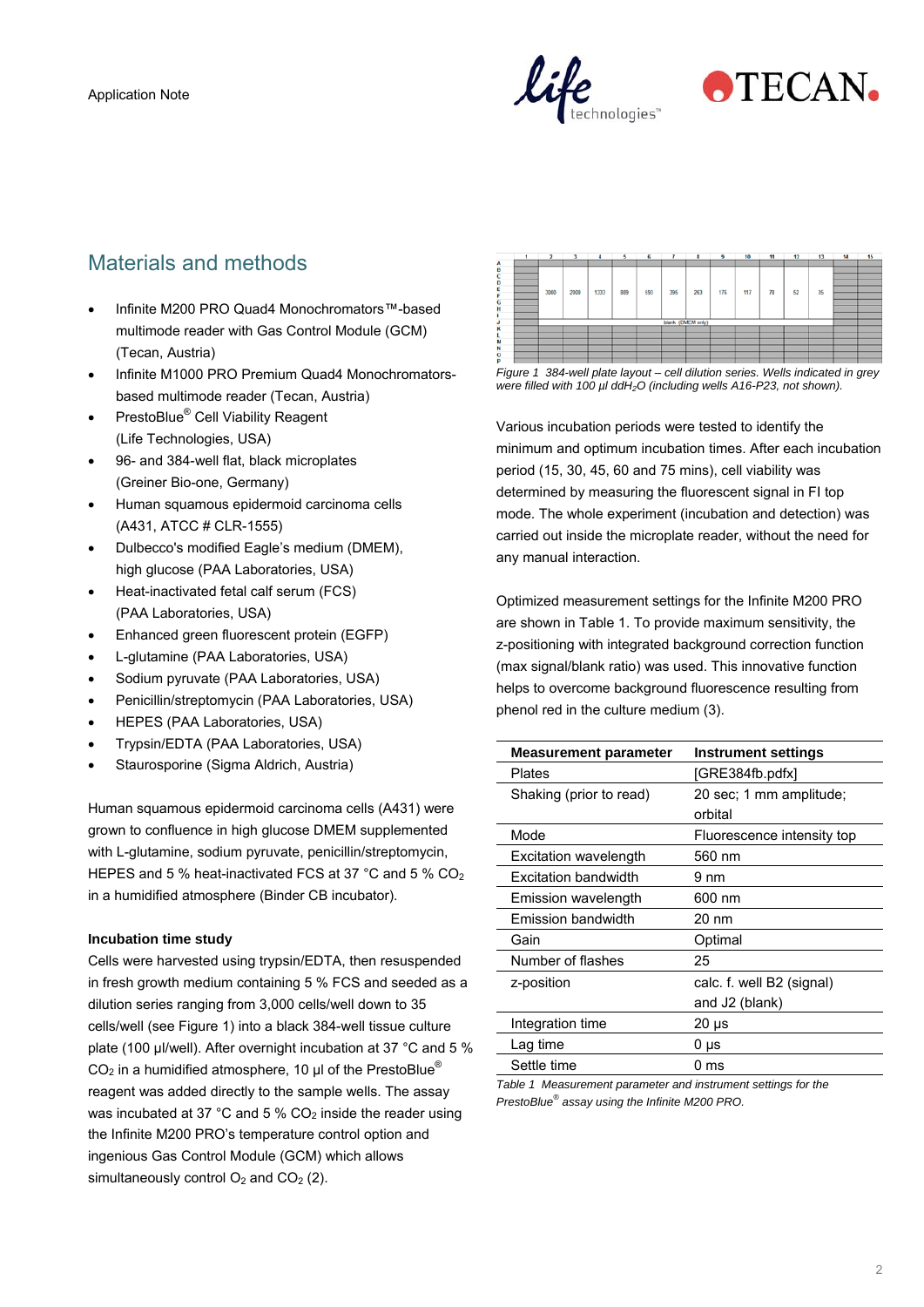



The average value for each dilution was calculated and corrected by subtracting the average blank. The respective error bars were calculated using the Gaussian law of error propagation. Values represent corrected means from eight separate wells.

The theoretical limit of detection (LOD) for the PrestoBlue® Cell Viability assay was calculated using the following equation:

LOD (cells/well) =  $\frac{3 * SD (blank) * 3,000}{(average sample - average blank)}$ 

For the average sample value, the result for the first dilution of the series (3,000 cells/well) was used.

#### **Cytotoxicity study**

In a second experiment, cells were harvested using trypsin/EDTA, then resuspended in fresh growth medium containing 5 % FCS and seeded into a black 96-well tissue culture plate with a density of 12,000 cells/well (200 µl/well). The supernatant was removed and 200 µl DMEM containing varying concentrations (250 - 0.015 nM) of staurosporine (STS) was pipetted into each well (Figure 2) and incubated overnight at 37 °C and 5 % CO<sub>2</sub>.

**Note:** This step in the procedure can be easily automated using Tecan's HydroSpeed™ plate washer for media exchange and the HP D300 digital dispenser for compound addition.

|   |             |            |            |            | 6               |            | 8                                   | ۹          | 10 <sup>1</sup> | 11         | 12 |
|---|-------------|------------|------------|------------|-----------------|------------|-------------------------------------|------------|-----------------|------------|----|
| А |             |            |            |            |                 |            |                                     |            |                 |            |    |
|   |             |            |            |            |                 |            |                                     |            |                 |            |    |
|   |             | untreated  |            |            |                 |            |                                     |            |                 |            |    |
| D | blank       | control    | 250 nM     | 62.5 nM    | 15.62 nM 3.9 nM |            | 0.976 nM 0.244 nM 0.061 nM 0.015 nM |            |                 |            |    |
|   | (DMEM only) | (100 %     | <b>STS</b> | <b>STS</b> | <b>STS</b>      | <b>STS</b> | <b>STS</b>                          | <b>STS</b> | <b>STS</b>      | <b>STS</b> |    |
|   |             | viability) |            |            |                 |            |                                     |            |                 |            |    |
| G |             |            |            |            |                 |            |                                     |            |                 |            |    |
| н |             |            |            |            |                 |            |                                     |            |                 |            |    |

*Figure 2 Plate layout – STS dose response. Wells indicated in grey were filled with 200 µl ddH2O.* 

Following incubation, cells were stained by adding 20 µl PrestoBlue<sup>®</sup> reagent directly to the sample wells. The plate was then incubated for 30 mins at 37 °C, 5 % CO2 in a humidified atmosphere and cell viability was determined by measuring the resulting fluorescent signal using the Infinite M1000 PRO in FI top mode.

Optimized measurement settings for the Infinite M1000 PRO are shown in Table 2. To provide maximum sensitivity the zpositioning with integrated background correction function (max signal/blank ratio) was used (4).

| <b>Measurement parameter</b> | <b>Instrument settings</b>    |
|------------------------------|-------------------------------|
| Plates                       | [GRE96fb.pdfx]                |
| Shaking (prior to read)      | 20 sec; 1 mm amplitude;       |
|                              | orbital                       |
| Mode                         | Fluorescence intensity top    |
| Excitation wavelength        | 560 nm                        |
| <b>Excitation bandwidth</b>  | $10 \text{ nm}$               |
| Emission wavelength          | 590 nm                        |
| Emission bandwidth           | $10 \text{ nm}$               |
| Gain                         | Optimal                       |
| Number of flashes            | 10                            |
| z-position                   | calc. f. well B3 (signal) and |
|                              | B <sub>3</sub> (blank)        |
| Integration time             | $20 \mu s$                    |
| Lag time                     | 0 µs                          |
| Settle time                  | ms                            |
|                              |                               |

*Table 2 Measurement parameter and instrument settings for the Presto Blue assay using the Infinite M1000 PRO.* 

The average for each dilution was calculated and corrected by subtracting the average blank. This value was then related to the average of the untreated control samples, and the respective error bars were calculated using the Gaussian law of error propagation. Values represent corrected means from six separate wells.

### Results and discussion

#### **Incubation time study**

Figure 3 and Table 3 show the results of the incubation time study using the Infinite M200 PRO + GCM.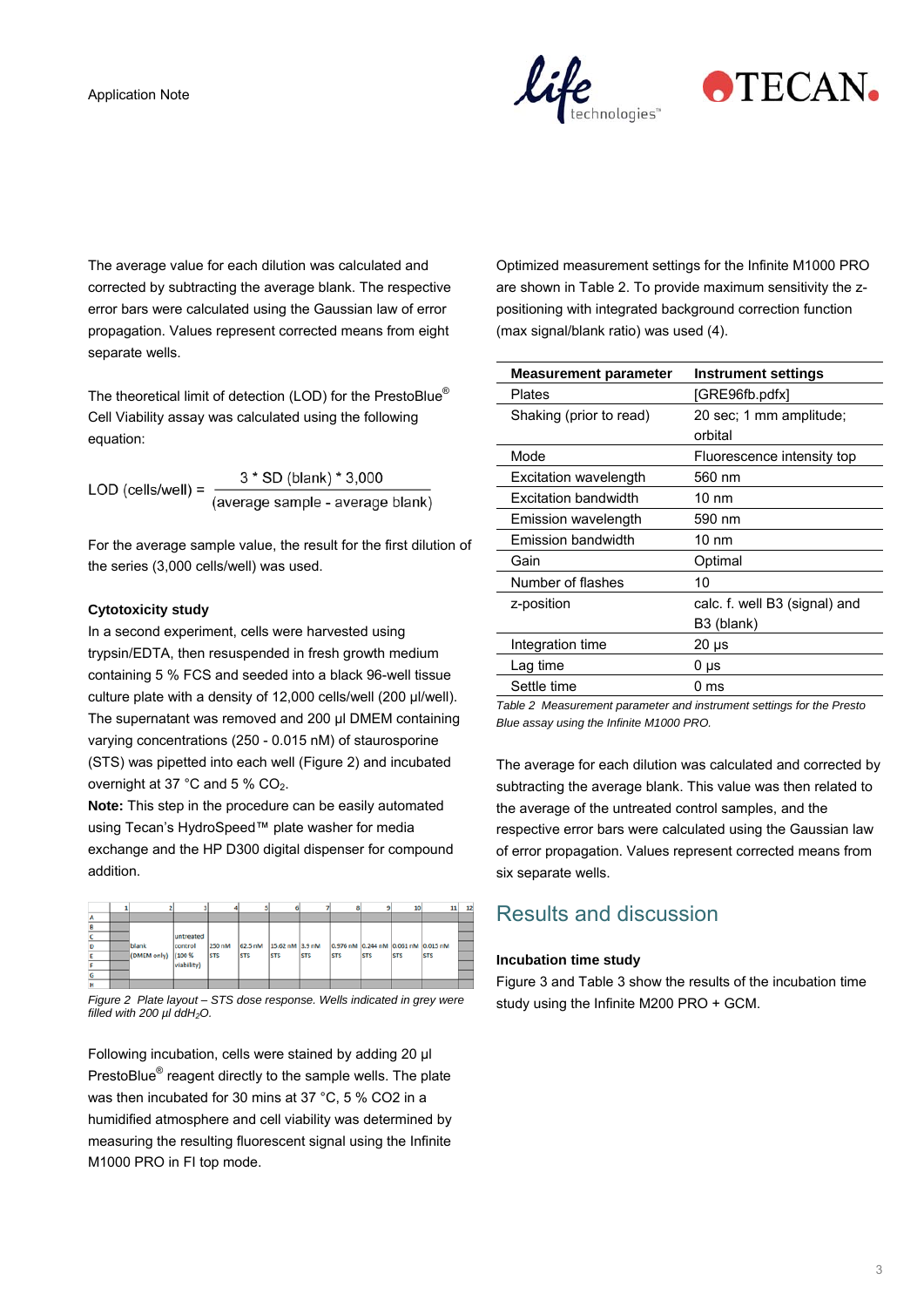



*Figure 3 Cell dilution series with various incubation times measured using the PrestoBlue® assay on the Infinite M200 PRO* 

| Detection limit in cells/well                                          |        |        |        |        |  |  |  |
|------------------------------------------------------------------------|--------|--------|--------|--------|--|--|--|
| $15 \text{ min}$                                                       | 30 min | 45 min | 60 min | 75 min |  |  |  |
| 84                                                                     | 60     | 55     | 40     | 58     |  |  |  |
| Table 3 Limit of detection (in cell/well) for the PrestoBlue® assay in |        |        |        |        |  |  |  |

*384-well plates measured on the Infinite M200 PRO.* 

After 15 minutes of incubation, the data shows good linearity and a LOD of around 80 cells per well. With increasing incubation periods the overall signal intensity increases, however the LOD in terms of cells/well does not significantly improve. A 30 minute incubation is therefore sufficient to achieve the maximum sensitivity of this novel viability assay.

#### **Cytotoxicity study**

The optimized incubation period of 30 minutes also proved to be sufficient for cytotoxicity analysis. The dose response curve in Figure 4 shows the cytotoxic effect of STS on A431 cells. As indicated by the very small error bars, the uniformity of the measurement was excellent, and this can be explained by the high sensitivity of the Infinite M1000 PRO for fluorescence-based assays.



*Figure 4 Staurosporine dose response curve; cytotoxic effect on A431 cells measured with the Infinite M1000 PRO.* 

# Conclusion

This study demonstrates the suitability of the Infinite M200 PRO and the Infinite M1000 PRO multimode readers for determination of cell viability using the PrestoBlue® reagent. The dramatic decrease in incubation time for the assay (compared to common resazurin-based assays) was clearly verified in this study, which leads to increased efficiency and better assay performance (1).

The Infinite M200 PRO's incubation functions (temperature control and GCM) enable an automated assay procedure without the need for manual transfer of microplates between an incubator and the reader.

In addition, the Infinite M1000 PRO was shown to be perfectly suited to detect the fluorescent signal of the PrestoBlue<sup>®</sup> assay. The instrument's high-end fluorescence optics enable accurate signal detection, resulting in excellent assay uniformity.

The use of the PrestoBlue<sup>®</sup> viability reagent with the Infinite series multimode readers therefore offers a powerful solution for in vitro cell viability analysis in both assay development and screening applications.